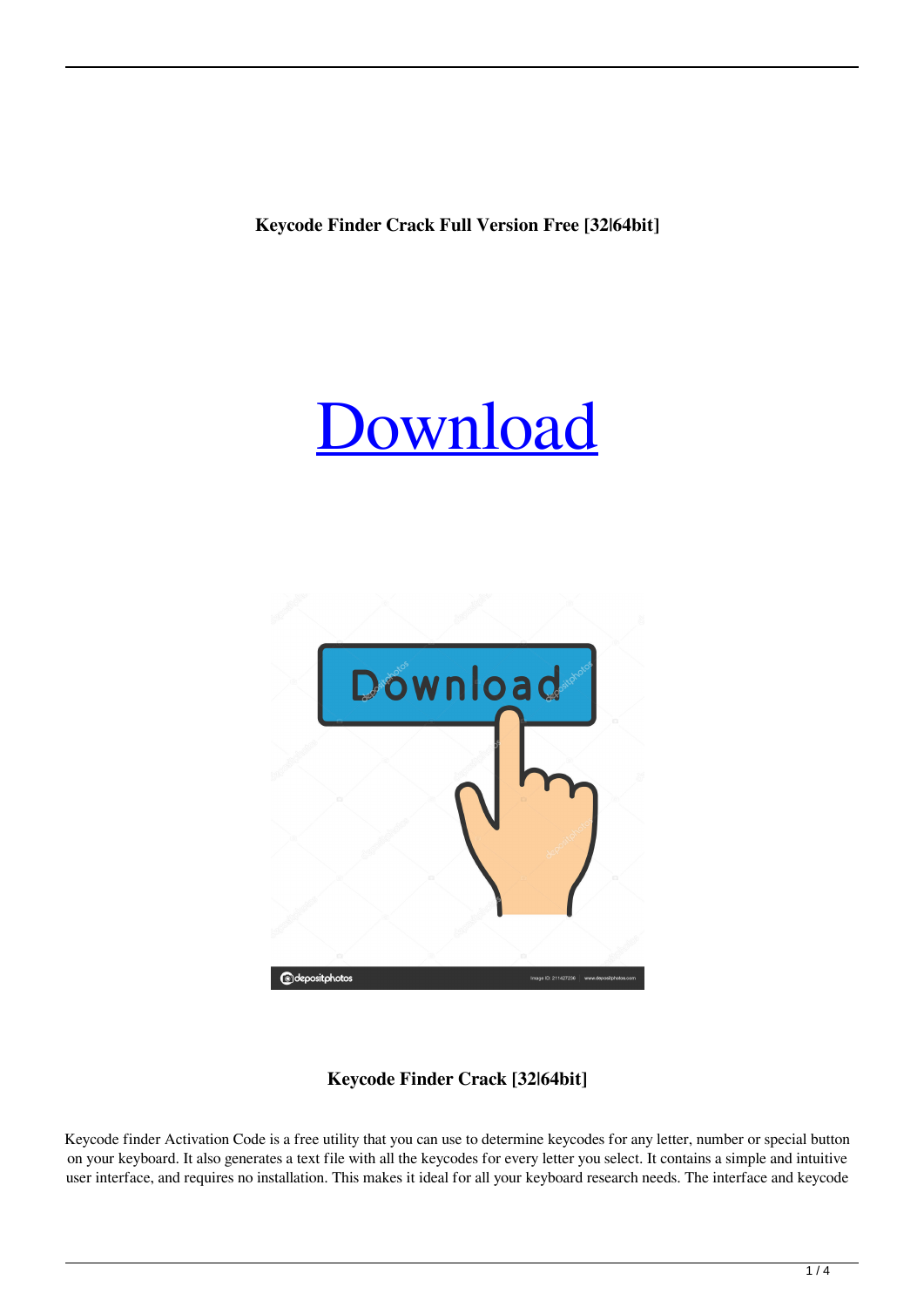list can be viewed on any computer by simply double-clicking the shortcut file on your flash drive. To navigate the keycodes list, simply click on the letter you want to investigate. Keycode finder keycodes List: The keycode list contains a list of all the characters that have been assigned to any letter on your keyboard. It can be viewed directly or saved to a text file. By default, the list contains keycodes for letters and numbers only, but you can also check special buttons, such as those used for shortcut keys and the punctuation keys. A keycode list contains a list of the keycodes assigned to a specific letter or number on your keyboard. By default, the list contains only letters and numbers, but you can check the letter K, the comma and the apostrophe, if they're needed. If the letters and numbers are required, the list also contains the lowercase and uppercase equivalents. To sum it up: The word "keycode" means the number assigned to the keys on the keyboard and is mainly used in program coding. This package contains a free utility that can quickly access the assigned keycodes for any button on the keyboard. Keycode finder Features: \* View and export keycode list for every letter on your keyboard \* View and export keycode list for every number on your keyboard \* View and export keycode list for the lowercase letters and uppercase equivalents \* View and export keycode list for the apostrophe, comma and period \* View and export keycode list for the letter K \* View and export keycode list for the apostrophe, comma and period \* View and export keycode list for the uppercase letters \* View and export keycode list for the comma and period \* View and export keycode list for the punctuation keys \* View and export keycode list for the letter space \* Save and export keycode list to a text file \* View and export keycode list for any letter or number \* View and export keycode list for any letter, number or

#### **Keycode Finder Keygen For (LifeTime) Free Download**

Keycode finder What can Keycode finder Keycode finder is a useful tool to find keycode of keyboard keys in keyboard. The tool shows the list of pressed keys and their corresponding keycode or keycode number.Q: DataFrame check which row was changed in a list of DataFrames I have a DataFrame with several records. I have to check which row is changed in the last 5 records. DF\_Prev = pd.DataFrame({'id':  $[1, 2, 3, 4, 5, 6, 7, 8]$ , 'col1':  $['A', B', 'C', 'D', 'E', 'F', 'G', 'H']$ }) DF\_New = pd.DataFrame({'id': [1, 2, 3, 4, 5, 6, 7, 8], 'col1': ['A', 'B', 'C', 'D', 'E', 'F', 'G', 'H']}) df\_list = [DF\_Prev, DF\_New] I have a list of list of DataFrames. I don't want to loop and use.loc to update the data. I have to check if the id changes in the last 5 rows and print the new row, if it's changed. I cannot use apply because I cannot add columns into the list (that is why I do this check in the first place). How can I do that? A: You can create helper columns by subtracting shifted versions of previous df. Then, only use one line of code to get a df of changed id's: df\_list = [DF\_Prev, DF\_New] ids = [id for id, df\_in zip(df\_list, df\_list[1:])] df\_all =  $[df[[id', 'col1']]$  for df in df\_list] df\_changed =

df\_all[~df\_all.shift(1).notnull()].groupby('id')['id'].first().reset\_index(drop=True) # check for only changed rows df changed[df changed.col1 == df changed.col1.shift(-5)] id 77a5ca646e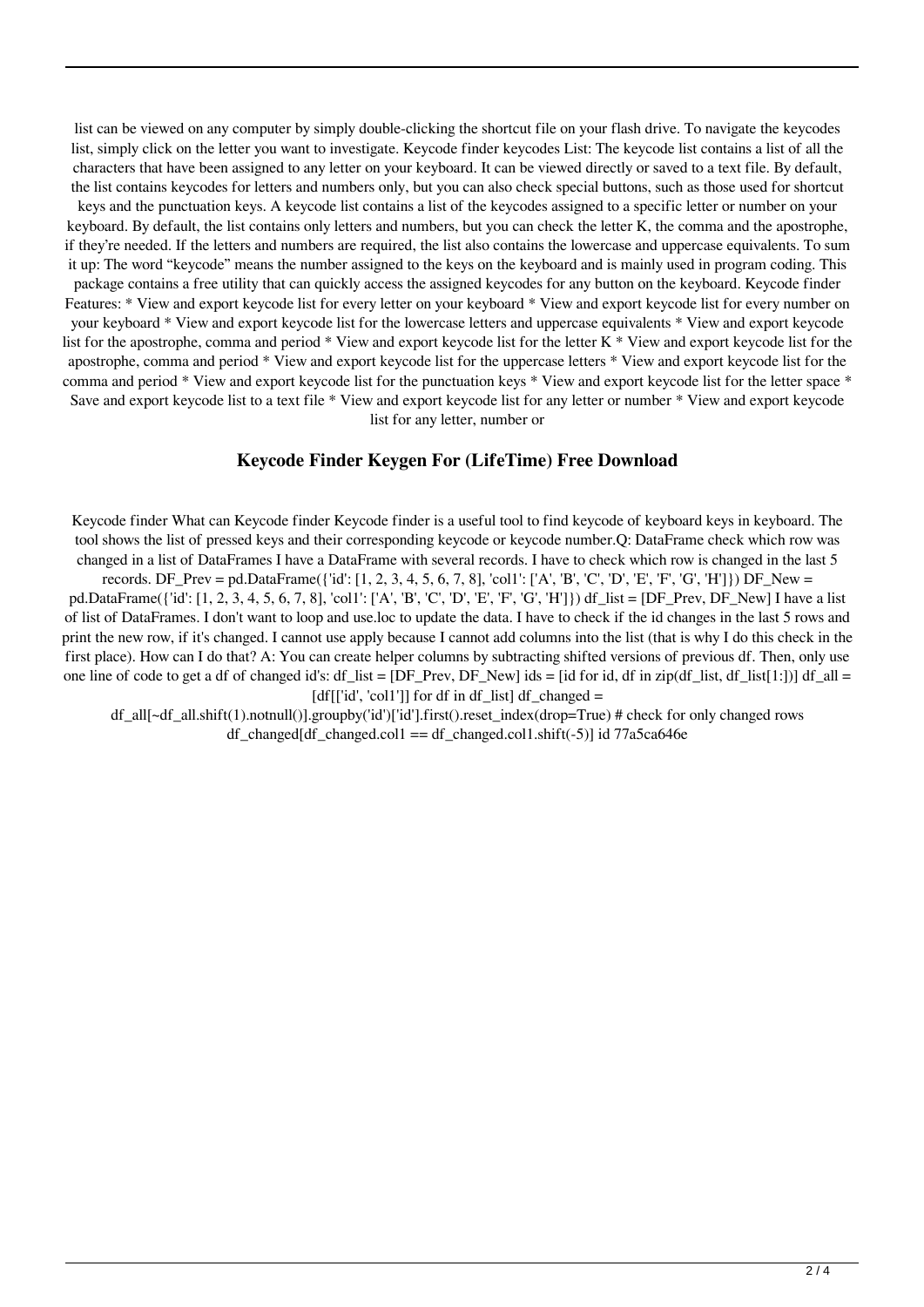## **Keycode Finder Crack+ Patch With Serial Key For PC**

Keycode finder Description: Keycode finder Keycodes are numerical values attributed to most characters and keyboard buttons and are widely found in programming. It can be used with JavaScript coding, CSS, and a lot more so that read and write operations are easily set according to keycodes, thus eliminating the error of overlapping with different characters or lines of code. Keycode finder Keycodes are numerical values attributed to most characters and keyboard buttons and are widely found in programming. It can be used with JavaScript coding, CSS, and a lot more so that read and write operations are easily set according to keycodes, thus eliminating the error of overlapping with different characters or lines of code. Keycode finder Keycodes are numerical values attributed to most characters and keyboard buttons and are widely found in programming. It can be used with JavaScript coding, CSS, and a lot more so that read and write operations are easily set according to keycodes, thus eliminating the error of overlapping with different characters or lines of code. Keycode finder Keycodes are numerical values attributed to most characters and keyboard buttons and are widely found in programming. It can be used with JavaScript coding, CSS, and a lot more so that read and write operations are easily set according to keycodes, thus eliminating the error of overlapping with different characters or lines of code. Keycode finder Keycodes are numerical values attributed to most characters and keyboard buttons and are widely found in programming. It can be used with JavaScript coding, CSS, and a lot more so that read and write operations are easily set according to keycodes, thus eliminating the error of overlapping with different characters or lines of code. Keycode finder Keycodes are numerical values attributed to most characters and keyboard buttons and are widely found in programming. It can be used with JavaScript coding, CSS, and a lot more so that read and write operations are easily set according to keycodes, thus eliminating the error of overlapping with different characters or lines of code. Keycode finder Keycodes are numerical values attributed to most characters and keyboard buttons and are widely found in programming. It can be used with JavaScript coding, CSS, and a lot more so that read and write operations are easily set according to keycodes, thus eliminating the error of overlapping with different characters or lines of code. Keycode finder Keycodes are numerical values attributed to most characters and keyboard buttons and are widely found in programming. It can be used with JavaScript coding, CSS, and a lot more so that read and write operations

#### **What's New in the?**

With Keycode Finder you can determine the numbers that identify individual keys on a keyboard. You will get results for your keyboard layout and the assigned keycode for the selected key, immediately and in real time. Description: In order to speed up the process of creating new forms on your web pages, you can try out Web Signer, a new generation of online forms and email subscription system. The tool allows you to save time, since it allows you to manually add forms, and get them filled in easily. Form content can be freely added, and the whole procedure does not require any prior setup. What's more, the form can be filled in a split second by sending a query to be filled in through the public API. The tool also features one of the best email subscription systems that can be easily set up. Email addresses can be obtained through various fields on your website or by entering new forms. The message can be personalized through simple and intuitive options and will be sent directly to subscribers or your contact list, without their involvement. The tool features a free version, which is fully functional. Paid plans are also available, as they feature all necessary options to make the most of your tool. Features: Web Signer enables you to create and send free online forms, which can be filled in manually or automatically through its public API. Once you have a form, it can be easily filled in on your website or through any of its mobile or desktop apps. With the free version, you can create unlimited forms, while the paid version gives you more options for longer-term use, allows you to control statistics, and receives more options for the email subscription system. Description: If you're an iOS user, you might be interested in SuperApp, a utility that can make your life a lot easier. It can add more features to the iPhone and let you take care of the essentials with ease. For instance, it can add shortcuts to the most frequently used applications, and you can also select the most convenient time to initiate certain tasks, such as using the calculator, changing the display orientation, and opening apps. Moreover, you can add shortcuts to more than 500 applications, which will let you access them faster than with the native iOS keyboard. The most interesting aspect of SuperApp is that it allows you to make the most of most of the features of your device, so you can really enjoy using your iPhone like a superlative device, instead of a hassle. Description: Even if you're a developer, using Time Manager may prove to be a lot easier than you think. The tool allows you to get the best out of your time, and get better results. For example, if you're an expert at time management, you can use Time Manager to track every minute of your day and get rid